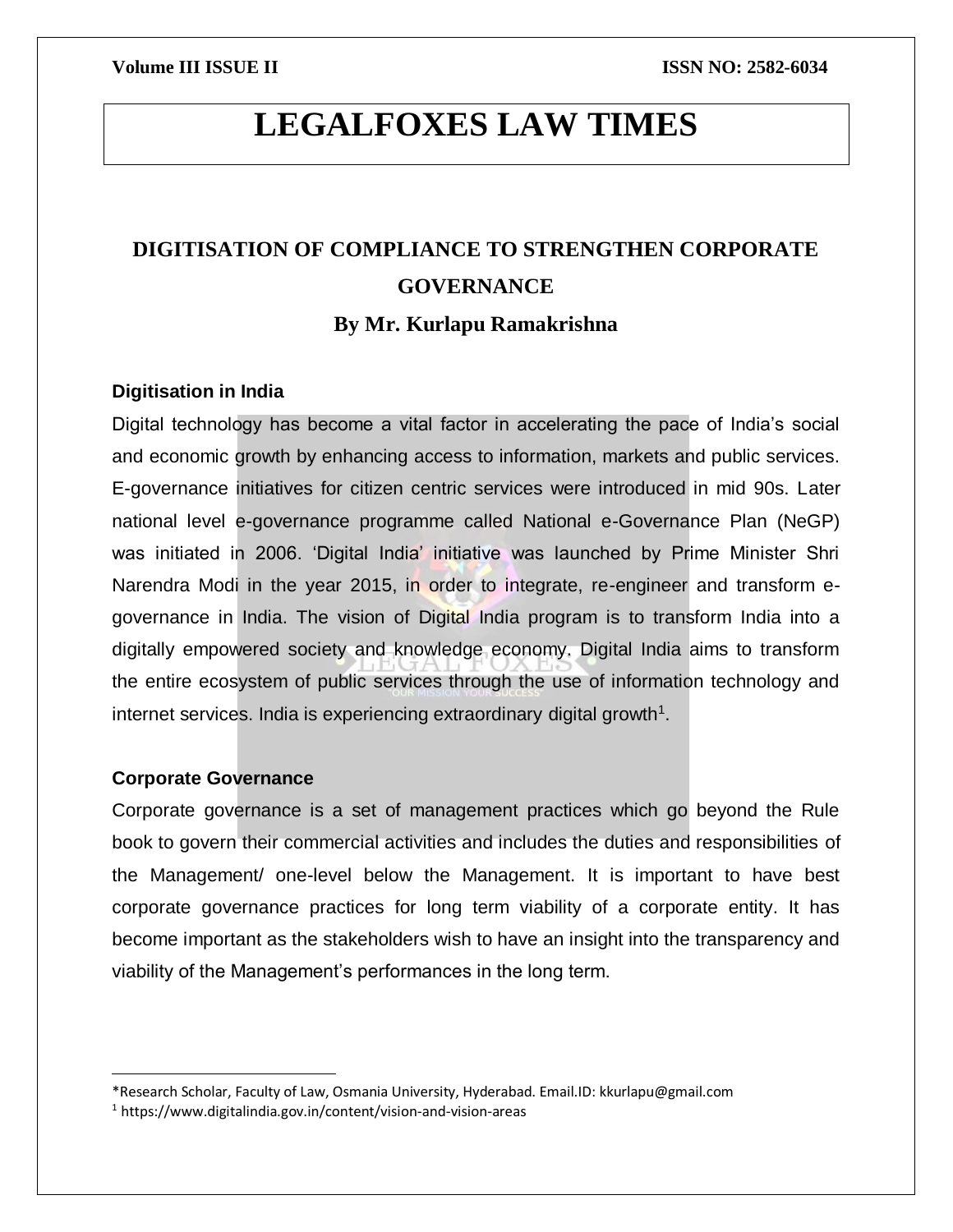The goals of corporate governance is to achieve increased profitability and efficiency while promoting good conduct and to establish processes to identify risks and mitigating them, thereby balancing the interests of the stakeholders through the Management/ Board of Directors.

There is no denial that corporate governance strategies require technology and management processes to establish efficient risk mitigation systems. Digital tools, therefore, play a significant role for administrative functions to enable secure and faster dissemination of information on real time basis.

### **Digitisation and emerging business models**

On a global platform, multinational companies are resorting to new digital tools to bring about a dynamic organisational structure, wherein the hierarchical structure is discarded and platform model is introduced. This levelled structure of organisation allows a better method for co-operations amongst various stakeholders. The individual stakeholders are made responsible for their role and are rewarded for creating contents which benefit the organisation. Thus, the hierarchical model of monitoring the implementation of corporate governance is replaced and significantly contributes to the overall profitability of the organisation.

### **How digitisation improves Corporate Governance**

The role of Board of directors has evolved from a formal consulting body to a one with more active role in running the business of the corporate entity. Such role demands frequent and faster interactions, which requires seamless transmission of data from the Management to the Board on real time basis, which is made possible with the use of efficient digital tools. The digital world has revolutionised the administrative tasks in manner to finish it off in minutes as against days and weeks in earlier regime. With the help of adequate technology, the leaders can now work more efficiently with more relevant data and efficient processes that enable faster decision making. Thereby, digitisation enables better and more efficient corporate governance norms.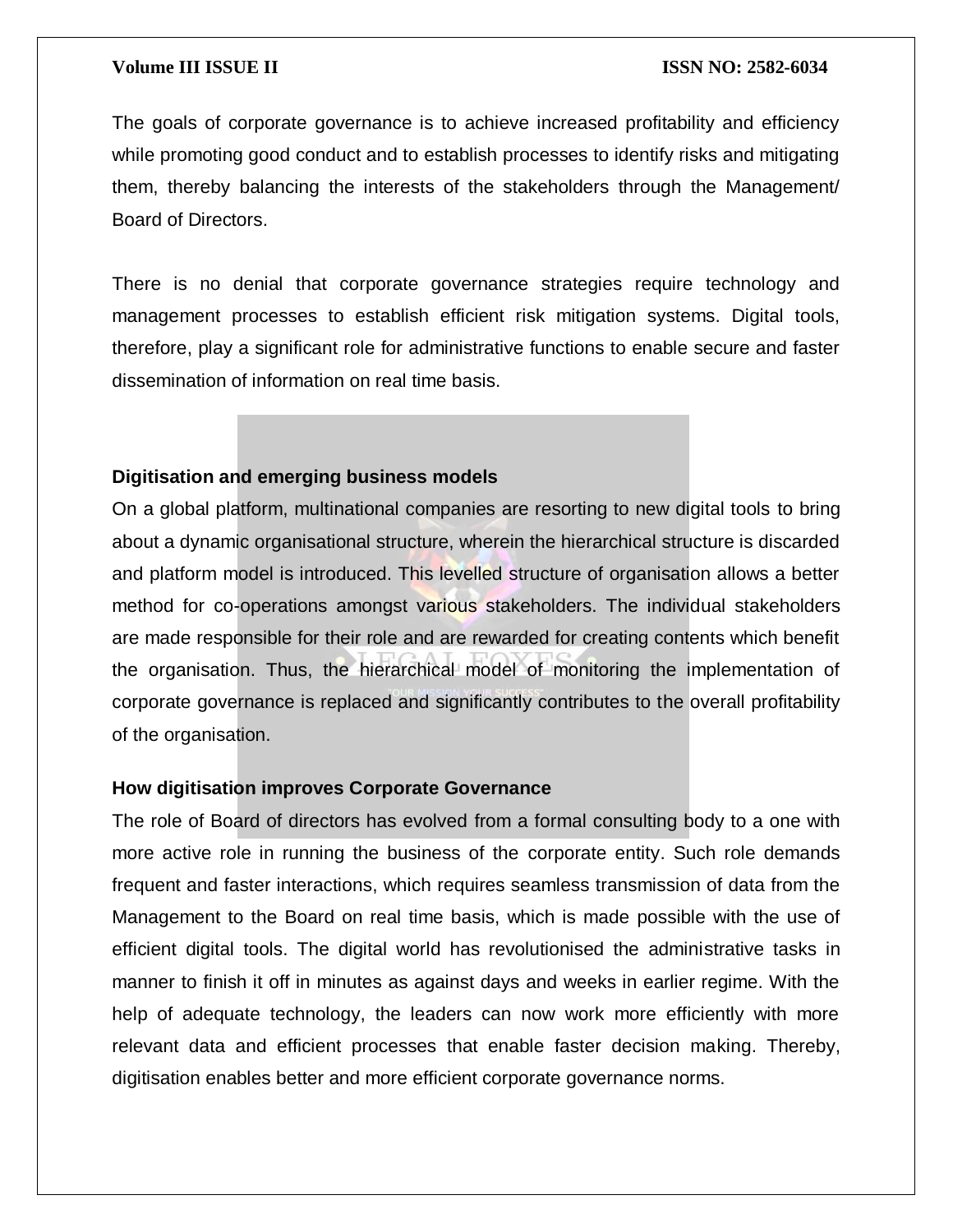#### **Areas where digitisation can enhance efficiency**

- 1. **Digital signatures** this makes the otherwise slow and labour-intensive processes, faster and more efficient. Use of digital signatures also provides audit trails providing adequate safety measures and ensures trust services for probative values. It increases the speed of communication between the parties involved, certainty to documents exchanges and increases the security levels of internal document process systems. The field of digital signatures have evolved with technology and as more digitally signed documents get uploaded/ stored in clouds, new security threats are surfacing in recent times. Nevertheless, this has opened up new areas for digital privacy, integrity and accuracy of shared data.
- 2. **Digital meetings** sharing of seamless information between various stakeholders reduces mundane administrative tasks, thus enhancing value add in terms of skilled works. Digital meetings enhance efficient storing of past data and retrieving the same, thus saving the costs of Mid-level and Top- Management to focus on decision making.
- 3. **Shareholder - company interaction:** The company and shareholders primarily communicate with each other in connection with Shareholders' meetings and exercise of the shareholder rights at such meetings. E-mails, company websites and public dissemination of information on portals of regulators are some of the ways in which companies interact with their shareholders. Different systems of electronic voting, live broadcast of investor calls and general meetings are being used to facilitate the smooth conduct of general meetings. Many stakeholders were consulted before the Indian Laws allowed conduct of virtual meetings of shareholders. The use of technology and digital tools in this context is aims at simplifying the interactions smoother and safer.
- 4. **Dematerialised securities**: Prior to mandatory dematerialisation of securities, there existed potential risk of forgery and duplication of share certificates leading to shareholder disputes. The concept of fungibility in securities has thus reduced the shareholders to a large extent. The demat of securities has thus, enabled implementation of corporate governance a much easier task.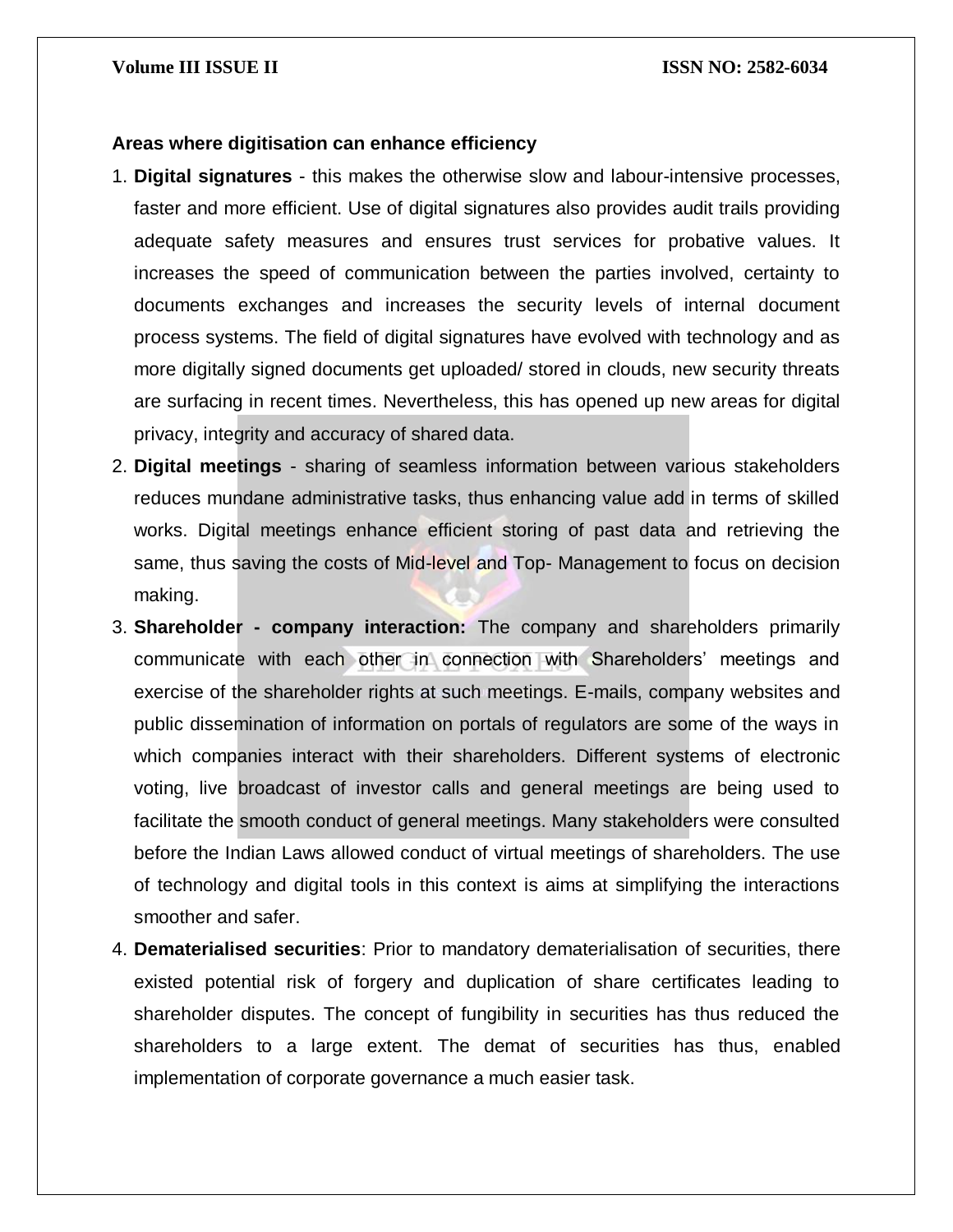5. **Maintenance of statutory records**: The Ministry of Corporate Affairs launched digitalisation of filings by companies under Companies Act, 1956 in the year 2006 itself. The e-governance project from the Goevrnemtn India, Ministry of Corporate Affairs was launched under the brand name "MCA 21", which paved way for digital transformation for statutory filings in electronic mode since the year 2006. This paved way for authentic maintenance of repository for corporate sector and a registry for all the filings in public domain. This subsequently paved way for companies to maintain statutory registers in digital (computer readable) form under the Companies Act, 1956 / 2013 with the enactment of the Information Technology Act, 2000.

Since, the digital environment has become an integral part of the Management Information systems, the modern corporate world is embracing the technology in leaps and bounds. However, while choosing a digital environment for effective corporate governance, certain features are to be kept in mind, as briefed below

### **Features of digital environment**

- **1. Safeguarding the data:** it is important to protect the data from tempering due to unauthorised access, and provide a back-up plan for retrieval of records, in case of crash of the digital tools. Any failure of the digital tools should not result in the loss or damage of records so maintained in digital formats.
- **2. Validation of Signatory:** it is important to impart adequate training to the personnel handling the digital records, more so, the person authenticating the data in digital formats. The person entrusted with the responsibility shall eb estopped from denying or repudiating the claims made on the documents authenticated and maintained in digital formats.
- **3. Systems security:** All the digitally maintained data shall have a storage facility, which can be in the digital cloud. Each entry shall be duly authenticated, adequately secured and validated by authorised personnel to ensure consistency in the intended performance without interruption. Such secure and reliable digital environment helps in rejecting the invalid records so that any wrong data is not circulated. This goes a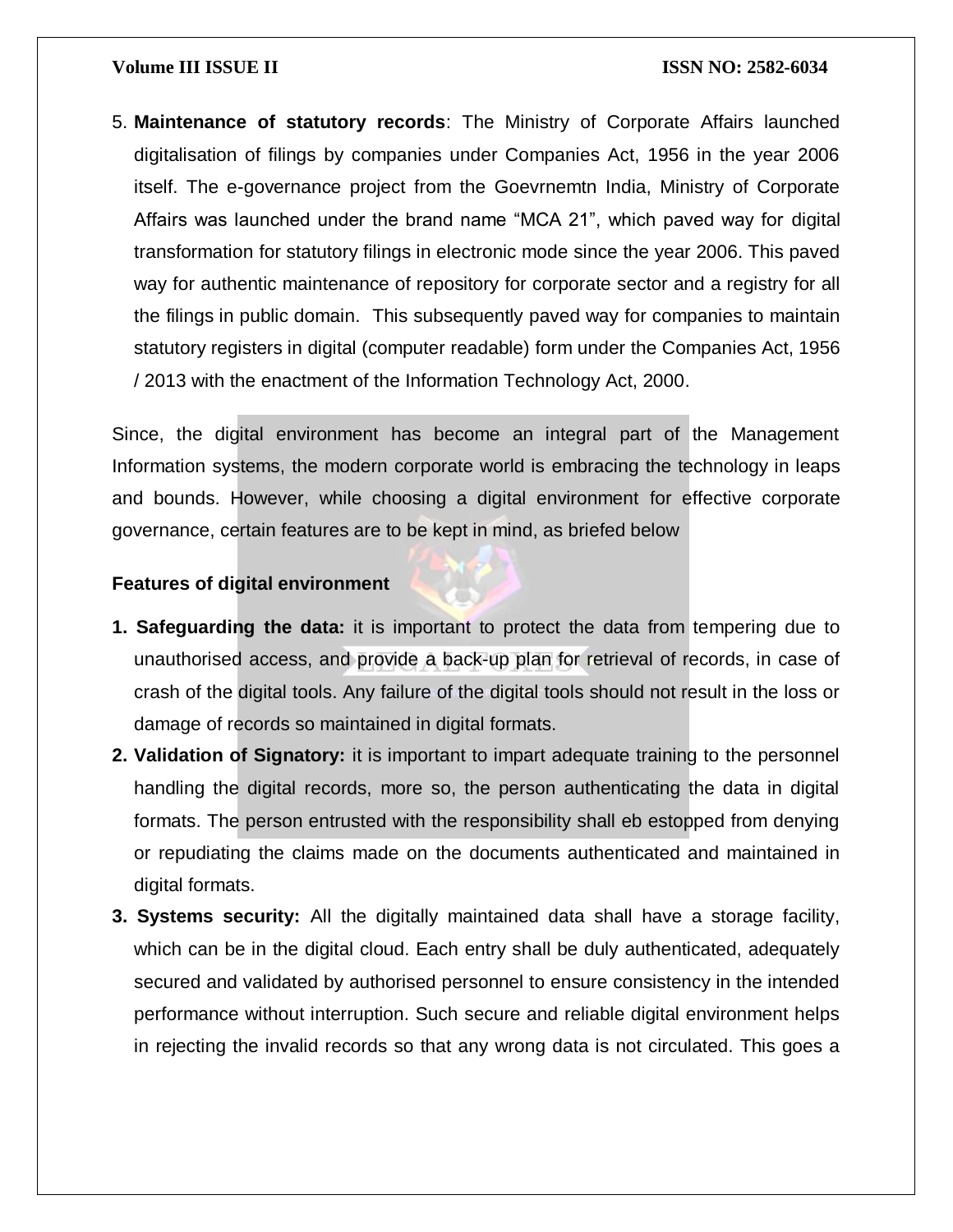long way in ensuring timely and accurate data for the top Management to implement best corporate governance practises within the organisation.

- **4. Retrieval and ease of access:** Retrieval of data is equally important so that the authorised person has easy access to retrieve the intended data. Any unauthorised access gets thwarted at this level so as to restrict/ reject tampering. Easy retrieval for future references shall be ensured to get the machine language in human readable format.
- **5. Formats:** Each law requires certain data to be maintained by the company and in cases like Income Tax and Companies Act, standardised formats for Balance sheet, statutory registers are already provided as part of the Law. Hence, such formats to be embedded in the digital tools to follow such laws. The maintenance of records shall be for such period as prescribed under law which is generally for 8(eight) years from the date of occurrence of the event. The records to be maintained shall be nonerasable and limited editing shall be allowed. It is the responsibility of the authorised person to choose the appropriate tool to meet the governance standards and avoid being penalised.
- **6. Backup:** it is suggested that periodical backups be obtained which shall be duly authenticated with date and time stamps and stored at secure places despite having adequate security features.
- **7. Limit Accessibility:** In order to avoid breach of security, it is advisable to limit the access credentials to limited personnel, with login audit trails embedded int he system so that any unauthorised tampering attempts are thwarted in initial stages itself.
- **8. Reproduction of non-electronic original records:** Any retrieval of records in physical formats shall be duly authorised. Also the physical records so reproduced shall also be authentic, legible and true copy of its electronic versions.
- **9. Indexing:** Proper indexing is very important to maintain permit ease of access for retrievals.
- **10. Integrity & Confidentiality:** Authorised persons should take all efforts to preserve and safely store the records, ensure proper signing of records and prevent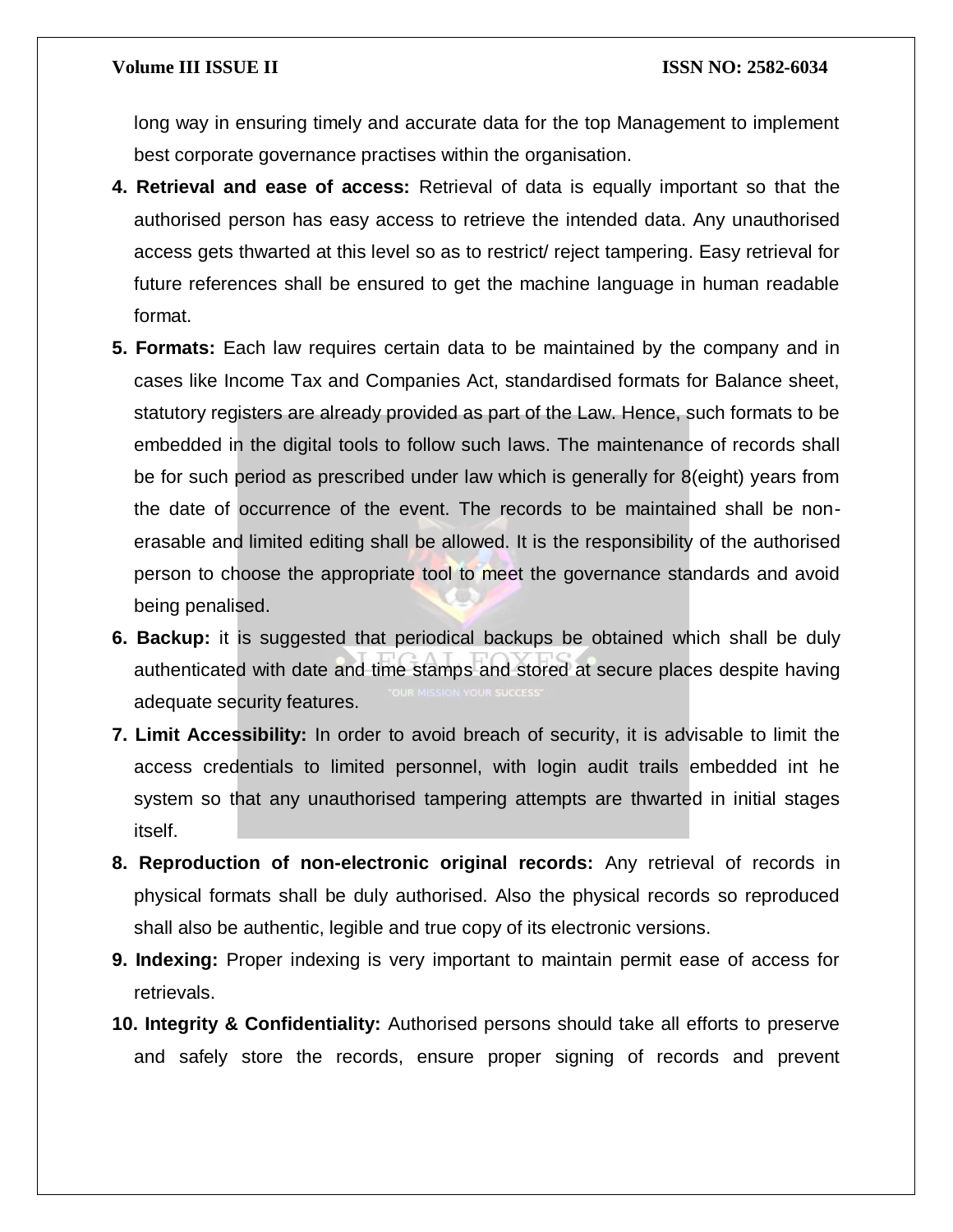unauthorised access of records so as to ensure data security, integrity and confidentiality of the electronic records.

#### **Technology from Regulators**

Digital transformation has offered new challenges to the regulatory authorities engaged in law enforcement for corporate governance of organisations having shares listed on the stock exchanges. The concerns caused by the disruptive technology calls for application of new tools and techniques for regulatory assessment as compared to the traditional ones. The authorities concerned are in the process of re-designing their policies to promote free and fair governance in the free and fair digital economy. Some of the regulators have embraced the digital world to ease their governance functions, some of them are listed below

- Ministry of Corporate Affairs MCA 21
- $\triangleright$  Finance ministry online filing of all returns under Goods & Service Tax
- ► Labour Ministry has launched online portal for compliance monitoring of Labour Laws
- SEBI has mandated all corporate information to be filed through digital interface
- ▶ There are also proposals for digitisation of Compliance of Labour Codes

Some of the digital to tools that can be used as a patch in existing intranet systems for Corporate governance include Tracking systems for Group Transactions

- **If** Identification of the repeat transactions
- Reckoning of the Statutory Limits for expenditure/ tax calculations on yearly basis
- Update the internal approval limits on regular basis
- **Borrowing limits. Utilisation limits etc.,**

### **Conclusion**

Thus, it can be seen that many organisations are adopting digital tools to monitor the internal compliances. On the other hand, the regulators are also embracing the digital mode to monitor the compliance. Hence, an intersection of these two require a robust digitisation of compliance systems to ensure that any gaps in corporate governance